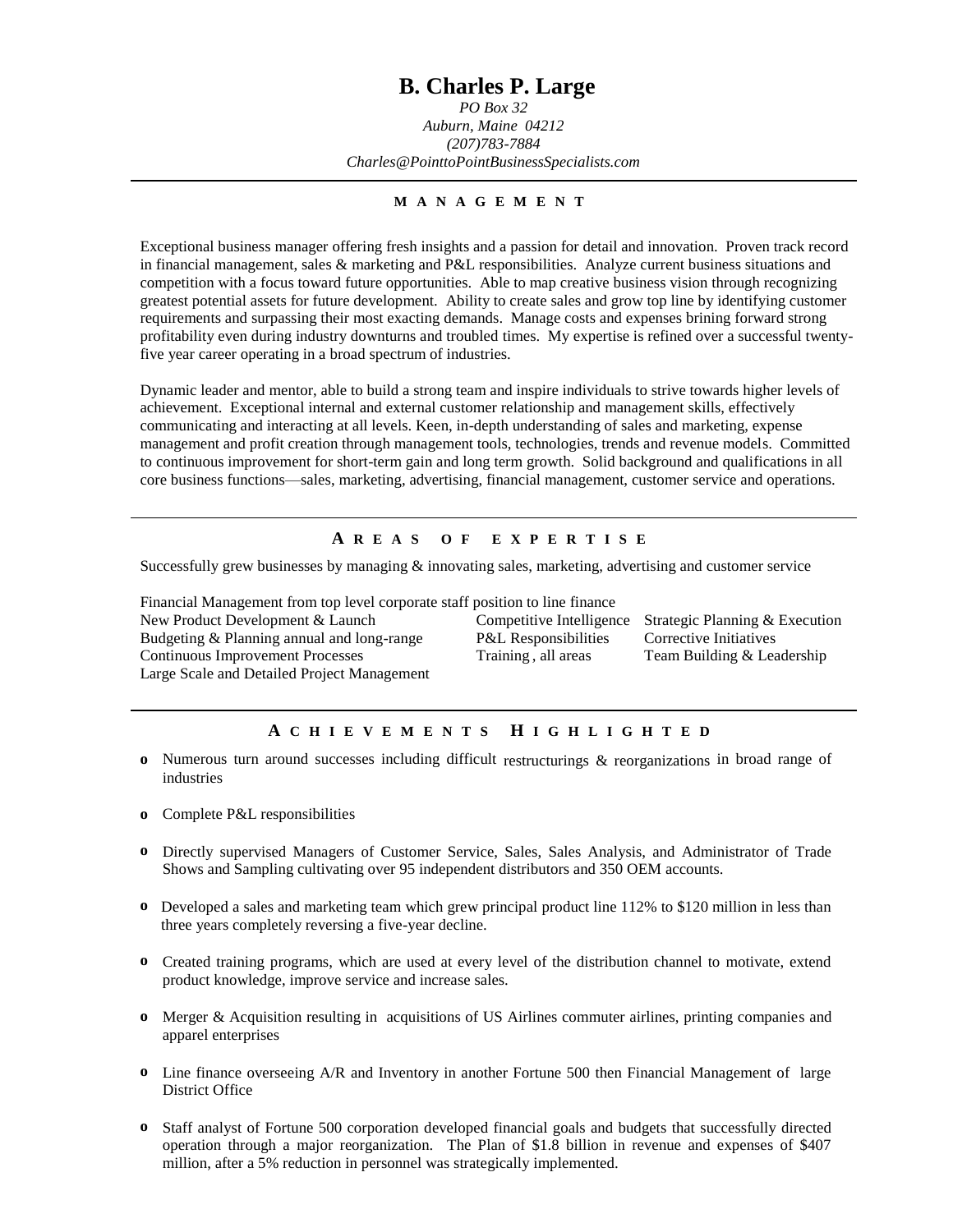# **B. Charles P. Large**

### **E X P E R I E N C E**

### **Point to Point Business Specialists (formerly BusinessSOS) Auburn, ME**

Consulting firm rendering services in the areas of business reorganization and turnaround, mergers and acquisitions, business start-ups, marketing and sales development and strategic planning. *Principal* June 2008 to Present

Created strategic plan and built major donor program. Christian non-profit reaching Maine's two most impoverished communities. Providing dental and medical care, teen centers, children programs, food distribution, ESL and U.S. citizenship classes among many other needed areas of care. *Director of Strategic Planning & Development* September 2008 to June 2009

### **Spinglass Management Group Portland, ME**

Manager overseeing significant client base from start up in ecommerce to turn arounds in various industries. Spinglass Management Group, LLC is a management consulting firm providing merger and acquisitions, interim management, financial management, business reorganization and turnaround, operational management and lender services.

*Manager* October 2006 to May 2008

### **Maine Capital Corporation Portland, ME**

Ran a reorganization and restructuring for the organization to give it a second chance. Pioneer Capital is a bridge lender in the commercial real estate market. It was started in 1996 and operated extremely profitably for several years. Unfortunately, the management expanded their investment practices into venture capital and operating companies for which their expertise was lacking.

*Vice President of Operations* and *November 2005* to October 2007

### **Good Shepherd Food-Bank Auburn, ME**

Brought enterprise from insolvency to financial strength. This is Maine's premier food bank providing salvaged and purchased groceries to over 520 food pantries, soup kitchens and shelters throughout the state. Last fiscal year it provided over 8.8 million pounds of food to its partner agencies which in turn feed approximately 70,000 needy people each month. **Executive Director** May 2004 to October 2005

### **New England Classic South Portland, ME**

Redirected sales and marketing effort which resulted in breakeven performance and stability. New England Classic is a start-up enterprise bringing a creative and innovative architectural wall panel system to the building materials market. The company commenced business in 1997 and after an initial introduction floundered until implemented changes I orchestrated. Responsible for market development, customer service, design department, corporate communication, merchandising, marketing research, collateral materials and pricing. *VP of Sales & Marketing* January 2002 to May 2004

#### **Pioneer Plastics Corp. Auburn, ME**

Orchestrated major turn around from changing senior management as board member\* to directing sales and marketing effort as senior operations management. Pioneer Plastics Corporation manufactures and markets Pionite laminated products\* and specialty resins. The company's revenues for 1999 exceeded \$186 million with an EBIT of over 17.5%. Pioneer is a true turn around success story. Pioneer rose from bankruptcy to strong growth and profitability in spite of fierce competition.

*Director of Sales & Marketing Administration* October 1991 to September 2001

#### **Examiner for the Maine State Quality Award** 1997, 1999 & 2000

Maine State Quality Award is fashioned after the Malcolm Baldridge Award recognizing Maine enterprises that are pursuing continuous quality improvement. As an examiner, I was part of a well-trained team that evaluated submissions to the Maine Quality Center.

**The Root Cellar Portland & Lewiston, ME**